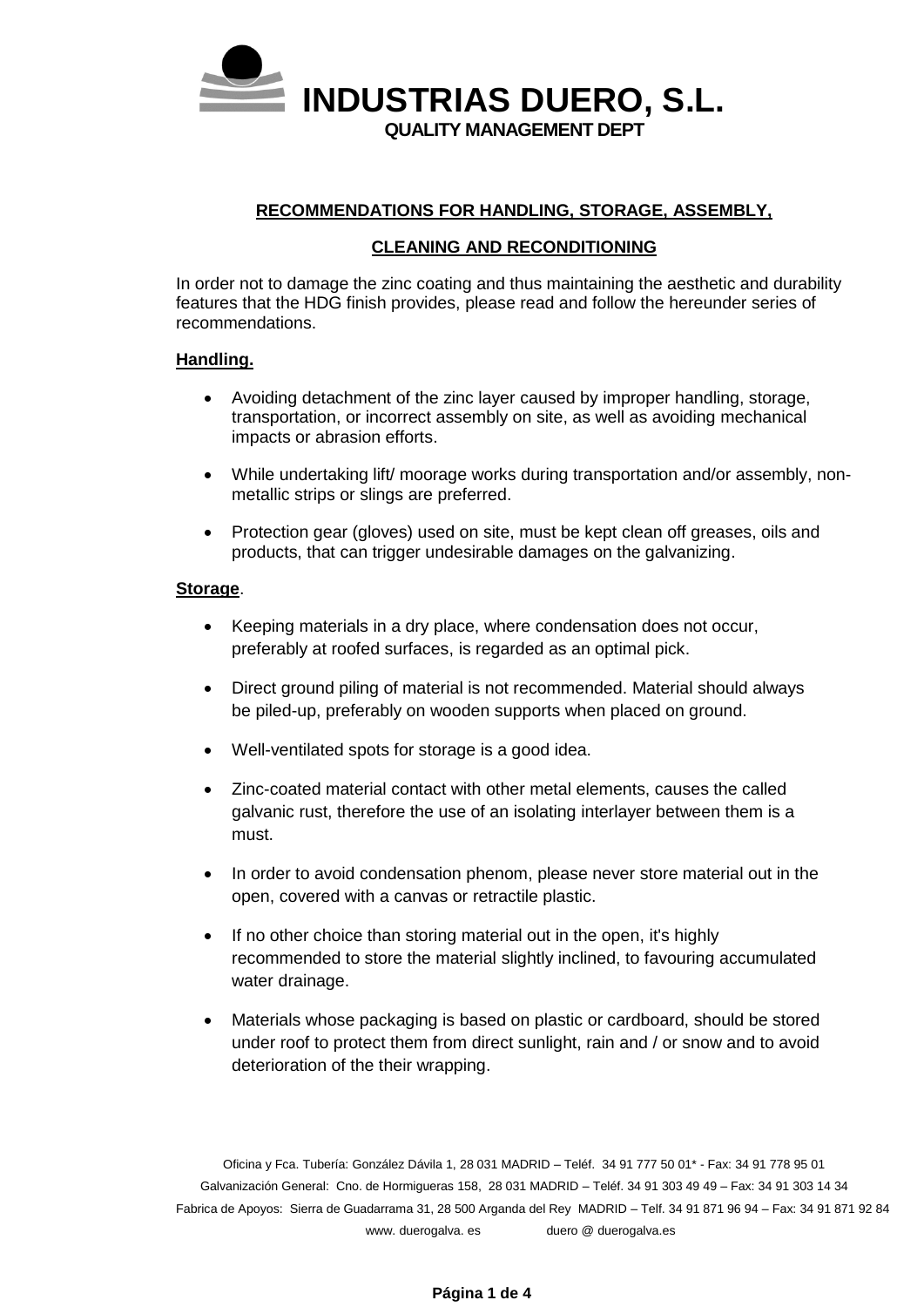

# **Assembly**.

- Through out posts driving procedure, ensure the machinery is in good condition, and no oil or grease dropping is observed on the galvanised surface.
- Whilst carrying out barrier's parts distribution on ground, avoid walking on them to get material's deformation risk; staining; or elimination of the passive film, reduced.

# **Cleaning.**

- Remove cement remains immediately. Mortar stains or any other dirtiness should be removed using a clear water solution, preferably containing in it, 5% of a neutral detergent or soap, using a sponge, leathered or wet cloth.
- Restrain the use of cleaning products such as abrasive materials, organic solvents or detergents whose chemical composition is unknown.

## **Reconditioning.**

.

In case of the galvanized surface shows small damaged areas, resulting from hits produced during handling or installation, and such areas are not larger than 10 cm<sup>2</sup>, when individually-overhauled, neither affecting as a whole more than 0.5% of the zinc-coated surface, it can be restored following the procedure described in the standard **UNE EN ISO 1461:2010 "HDG coatings on iron or steel products"**

- Rust removal: Rust that may have showed up and reached the substrate, will mechanically be eliminated.
- Zn-enriched paintings application. The metallic zinc content on the dried paint film, should not be less than 90% in mass.. Paint layer's thickness should at least be 100 microns.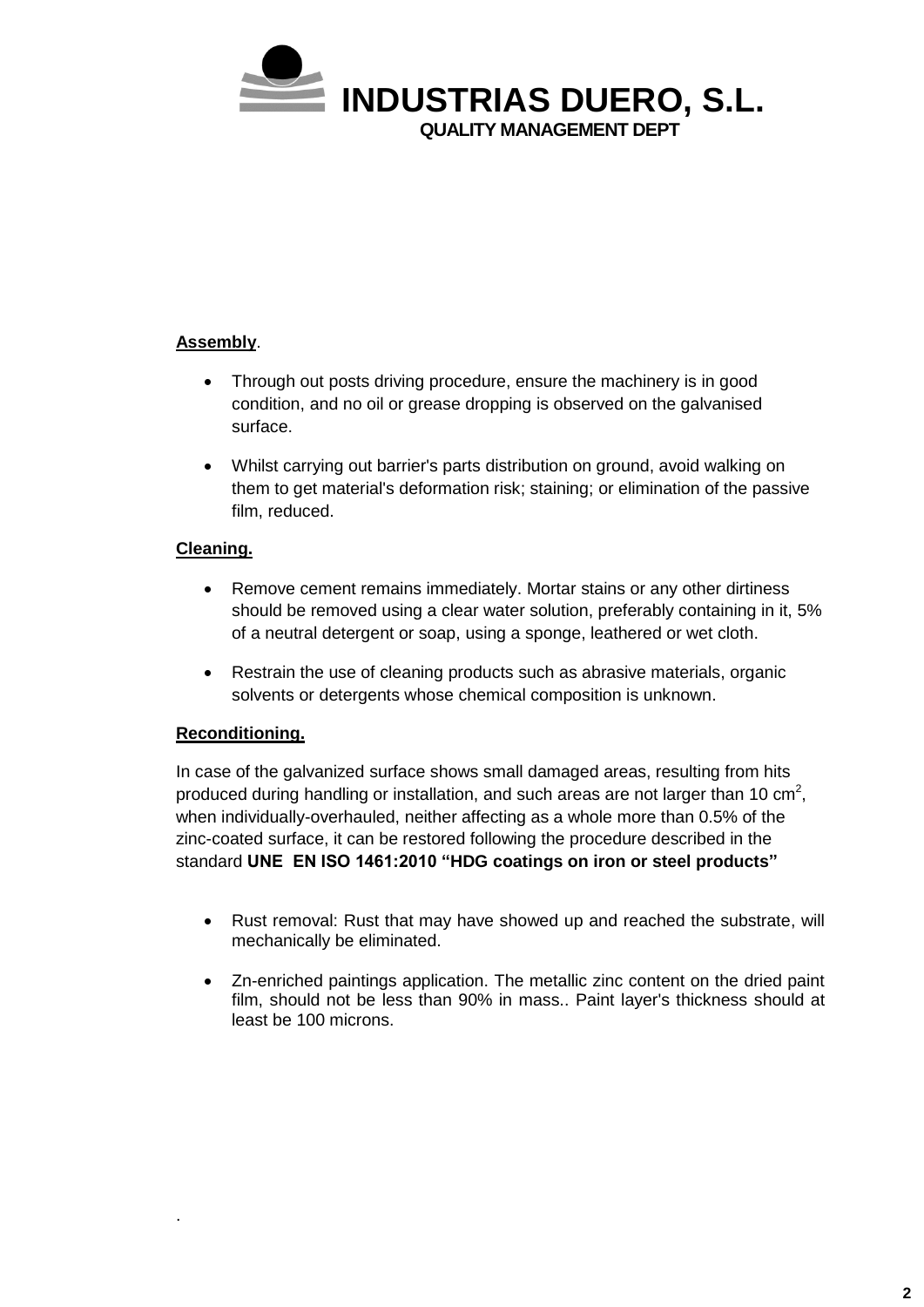

# **RECOMMENDATIONS FOR THE DOING OF PERIODIC INSPECTIONS, MAINTENANCE AND REPAIR**

With the purpose of verifying the installation parameters and guaranteeing the security of the installed VRS, the road authority should define an appropriate program of periodic inspections and maintenance.

The exposure to corrosive ambiances or the stagnation of rainwater, can cause longterm corrosion, both in the galvanized layer and in the base steel, which consequently can get lifetime of the VRS shortened. Industrias Duero, SL recommends that the periodicity of the below-described routine inspections, should not go beyond the four (4) years from the installation completion date.

According to the type of intervention set up: afterwards of the collision of a vehicle, the checkup of the installation parameters requires more attention as higher is the potential danger of vehicles running out of the rolling surface of the road.

Some general indications in this regard (without prejudice to the provisions set by the Administration / Road Authority.), follow hereunder:

## **Periodic inspections and maintenance.**

The parameters to be assessed to ensure the preservation of the operating and safety features of the installed device are:

## **Preservation of anchors installation parameters:**

- Features subjected to ascertainment: the absence of anomalies on the tightening torque, cracks and faults.

- Type of intervention brought up: Recuperation of initial installation conditions.

## **Preservation of the initial installation features of the structural components and accesories:**

- Characteristics to be controlled: Physical integrity and good operation of system structural components (i.e .: posts, spacers, bolts and nuts, etc.); and all its accesories (ej.: presence of reflectors, or those dirty ones that are not sufficiently visible, etc).

- Type of proposed intervention: Initial installation conditions regularized.